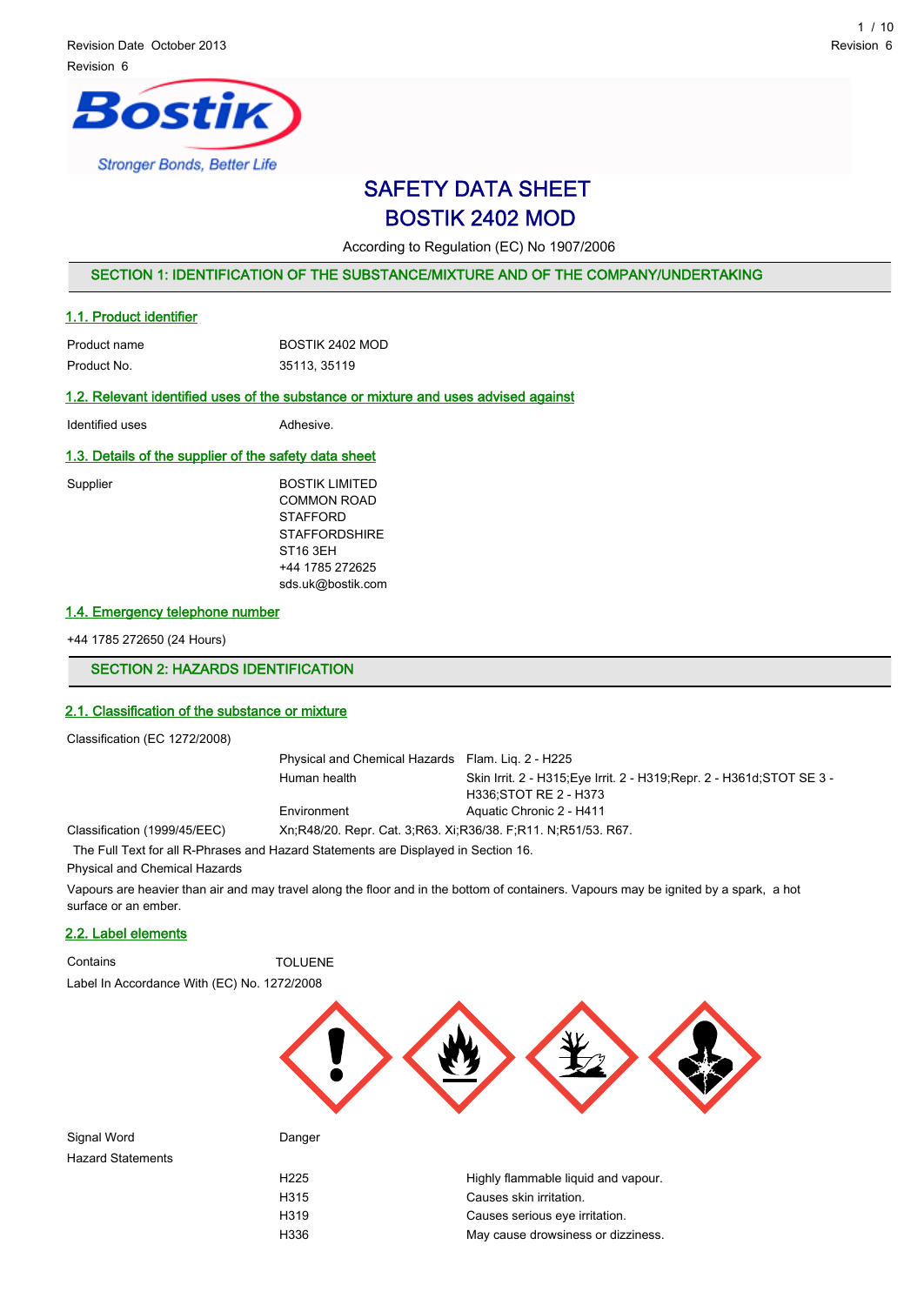|                                               | H361d            | Suspected of damaging the unborn child.                                      |
|-----------------------------------------------|------------------|------------------------------------------------------------------------------|
|                                               | H373             | May cause damage to organs through prolonged or repeated exposure.           |
|                                               | H411             | Toxic to aquatic life with long lasting effects.                             |
| <b>Precautionary Statements</b>               |                  |                                                                              |
|                                               | P <sub>102</sub> | Keep out of reach of children.                                               |
|                                               | P210             | Keep away from heat/sparks/open flames/hot surfaces. - No smoking.           |
|                                               | P <sub>280</sub> | Wear protective gloves/protective clothing/eye protection/face protection.   |
|                                               | P261             | Avoid breathing vapour/spray.                                                |
|                                               | P391             | Collect spillage.                                                            |
|                                               | P502             | Dispose of contents/container to hazardous or special waste collection point |
| <b>Supplementary Precautionary Statements</b> |                  |                                                                              |
|                                               | P <sub>233</sub> | Keep container tightly closed.                                               |
|                                               | P242             | Use only non-sparking tools.                                                 |
|                                               | P243             | Take precautionary measures against static discharge.                        |
|                                               | P <sub>271</sub> | Use only outdoors or in a well-ventilated area.                              |
|                                               | P273             | Avoid release to the environment.                                            |
|                                               | P264             | Wash contaminated skin thoroughly after handling.                            |
|                                               | P370+378         | In case of fire: Use foam, carbon dioxide, dry powder or water fog for       |
|                                               |                  | extinction.                                                                  |
|                                               | P302+352         | IF ON SKIN: Wash with plenty of soap and water.                              |
|                                               | P305+351+338     | IF IN EYES: Rinse cautiously with water for several minutes. Remove          |
|                                               |                  | contact lenses, if present and easy to do. Continue rinsing.                 |
|                                               | P332+313         | If skin irritation occurs: Get medical advice/attention.                     |
|                                               | P362             | Take off contaminated clothing and wash before reuse.                        |
|                                               | P403+233         | Store in a well-ventilated place. Keep container tightly closed.             |
| Supplemental label information                |                  |                                                                              |
|                                               | <b>EUH208</b>    | Contains ROSIN. May produce an allergic reaction.                            |
|                                               |                  |                                                                              |

# 2.3. Other hazards

## SECTION 3: COMPOSITION/INFORMATION ON INGREDIENTS

# 3.2. Mixtures

| <b>ACETONE</b>                                                                                                   |                   |                                                                | 5-10%                                 |
|------------------------------------------------------------------------------------------------------------------|-------------------|----------------------------------------------------------------|---------------------------------------|
| CAS-No.: 67-64-1                                                                                                 | EC No.: 200-662-2 |                                                                | Registration Number: 01-2119471330-49 |
| Classification (EC 1272/2008)<br>Flam. Liq. 2 - H225<br><b>EUH066</b><br>Eye Irrit. 2 - H319<br>STOT SE 3 - H336 |                   | Classification (67/548/EEC)<br>F; R11<br>Xi; R36<br>R66<br>R67 |                                       |
|                                                                                                                  |                   |                                                                |                                       |
| <b>BUTANONE</b>                                                                                                  |                   |                                                                | 10-30%                                |
| CAS-No.: 78-93-3                                                                                                 | EC No.: 201-159-0 |                                                                | Registration Number: 01-2119457290-43 |
| Classification (EC 1272/2008)                                                                                    |                   | Classification (67/548/EEC)                                    |                                       |
| Flam. Lig. 2 - H225                                                                                              |                   | F; R11                                                         |                                       |
| <b>EUH066</b>                                                                                                    |                   | Xi:R36                                                         |                                       |
| Eye Irrit. 2 - H319<br>STOT SE 3 - H336                                                                          |                   | R66<br><b>R67</b>                                              |                                       |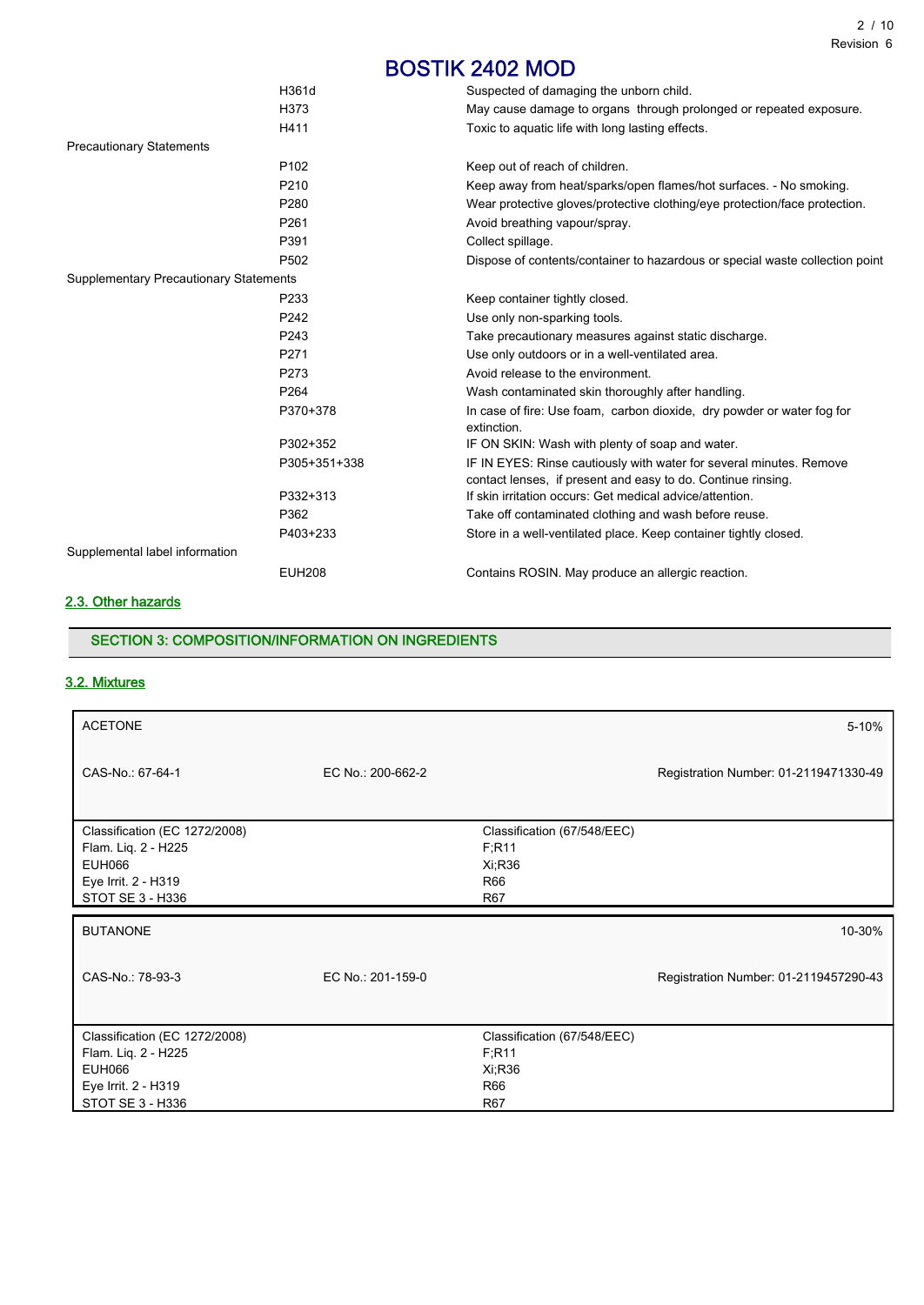| CYCLOHEXANE                                                               |                   |                                         | $< 1\%$ |
|---------------------------------------------------------------------------|-------------------|-----------------------------------------|---------|
|                                                                           |                   |                                         |         |
| CAS-No.: 110-82-7                                                         | EC No.: 203-806-2 |                                         |         |
|                                                                           |                   |                                         |         |
|                                                                           |                   |                                         |         |
| Classification (EC 1272/2008)                                             |                   | Classification (67/548/EEC)             |         |
| Flam. Liq. 2 - H225                                                       |                   | F; R11                                  |         |
| Skin Irrit. 2 - H315                                                      |                   | Xn;R65                                  |         |
| STOT SE 3 - H336<br>Asp. Tox. 1 - H304                                    |                   | Xi; R38<br><b>R67</b>                   |         |
| Aquatic Acute 1 - H400                                                    |                   | N;R50/53                                |         |
| Aquatic Chronic 1 - H410                                                  |                   |                                         |         |
|                                                                           |                   |                                         |         |
| NAPHTHA (PETROLEUM), HYDRODESULFURIZED LIGHT, DEAROMATIZED; <0.1% BENZENE |                   |                                         | 10-30%  |
|                                                                           |                   |                                         |         |
| CAS-No.: 92045-53-9                                                       | EC No.: 295-434-2 |                                         |         |
|                                                                           |                   |                                         |         |
|                                                                           |                   |                                         |         |
| Classification (EC 1272/2008)<br>Flam. Liq. 2 - H225                      |                   | Classification (67/548/EEC)<br>Xn; R65. |         |
| Skin Irrit. 2 - H315                                                      |                   | Xi, R38.                                |         |
| STOT SE 3 - H336                                                          |                   | F.R <sub>11</sub> .                     |         |
| Asp. Tox. 1 - H304                                                        |                   | N;R51/53.                               |         |
| Aquatic Chronic 2 - H411                                                  |                   | R67.                                    |         |
|                                                                           |                   |                                         |         |
| NAPHTHA (PETROLEUM), HYDROTREATED LIGHT, <0.1% BENZENE,                   |                   |                                         | 5-10%   |
|                                                                           |                   |                                         |         |
| CAS-No.: 64742-49-0                                                       | EC No.:           |                                         |         |
|                                                                           |                   |                                         |         |
| Classification (EC 1272/2008)                                             |                   | Classification (67/548/EEC)             |         |
| Flam. Liq. 2 - H225                                                       |                   | Xn; R65.                                |         |
| Skin Irrit. 2 - H315                                                      |                   | Xi, R38.                                |         |
| STOT SE 3 - H336                                                          |                   | F;R11.                                  |         |
| Asp. Tox. 1 - H304                                                        |                   | N;R51/53.                               |         |
| Aquatic Chronic 2 - H411                                                  |                   | R67.                                    |         |
| N-HEXANE                                                                  |                   |                                         | $< 1\%$ |
|                                                                           |                   |                                         |         |
| CAS-No.: 110-54-3                                                         | EC No.: 203-777-6 |                                         |         |
|                                                                           |                   |                                         |         |
|                                                                           |                   |                                         |         |
| Classification (EC 1272/2008)                                             |                   | Classification (67/548/EEC)             |         |
| Flam. Liq. 2 - H225                                                       |                   | F:R11                                   |         |
| Skin Irrit. 2 - H315                                                      |                   | Repr. Cat. 3;R62                        |         |
| Repr. 2 - H361f                                                           |                   | Xn;R65,R48/20                           |         |
| STOT SE 3 - H336                                                          |                   | Xi; R38                                 |         |
| <b>STOT RE 2 - H373</b><br>Asp. Tox. 1 - H304                             |                   | <b>R67</b>                              |         |
| Aquatic Chronic 2 - H411                                                  |                   | N;R51/53                                |         |
|                                                                           |                   |                                         |         |
| <b>ROSIN</b>                                                              |                   |                                         | $< 1\%$ |
|                                                                           |                   |                                         |         |
| CAS-No.: 8050-09-7                                                        | EC No.: 232-475-7 |                                         |         |
|                                                                           |                   |                                         |         |
|                                                                           |                   |                                         |         |
|                                                                           |                   |                                         |         |
| Classification (EC 1272/2008)<br>Skin Sens. 1 - H317                      |                   | Classification (67/548/EEC)<br>R43      |         |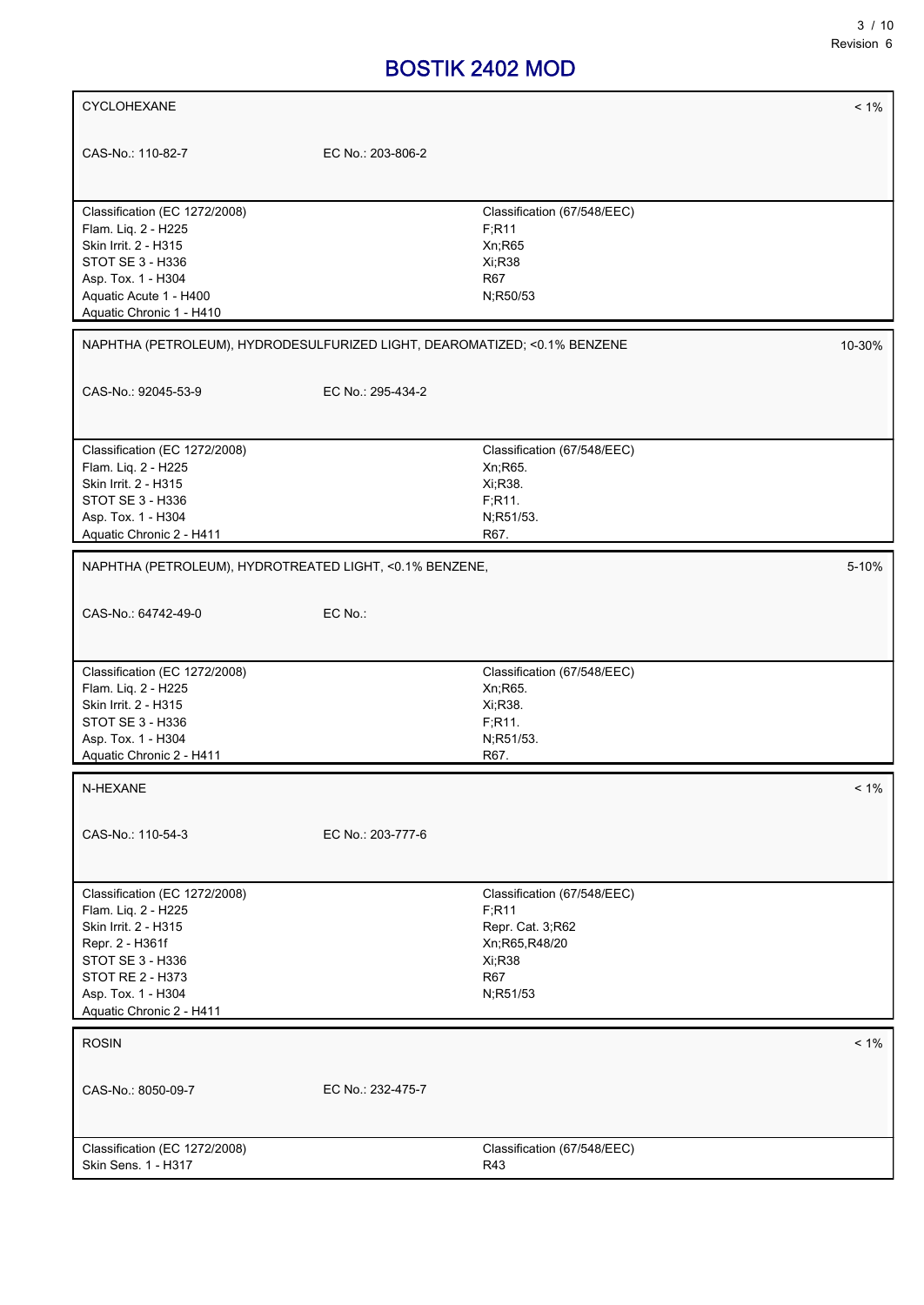| <b>TOLUENE</b>                                                                                                                                                |                   |                                                                                                            | 10-30%                                |
|---------------------------------------------------------------------------------------------------------------------------------------------------------------|-------------------|------------------------------------------------------------------------------------------------------------|---------------------------------------|
| CAS-No.: 108-88-3                                                                                                                                             | EC No.: 203-625-9 |                                                                                                            | Registration Number: 01-2119471310-51 |
| Classification (EC 1272/2008)<br>Flam. Lig. 2 - H225<br>Skin Irrit. 2 - H315<br>Repr. 2 - H361d<br>STOT SE 3 - H336<br>STOT RE 2 - H373<br>Asp. Tox. 1 - H304 |                   | Classification (67/548/EEC)<br>F.R <sub>11</sub><br>Repr. Cat. 3, R63<br>Xn;R48/20,R65<br>$Xi$ :R38<br>R67 |                                       |
| ZINC OXIDE                                                                                                                                                    |                   |                                                                                                            | $< 1\%$                               |
| CAS-No.: 1314-13-2                                                                                                                                            | EC No.: 215-222-5 |                                                                                                            | Registration Number: 01-2119463881-32 |
| Classification (EC 1272/2008)<br>Aquatic Acute 1 - H400<br>Aquatic Chronic 1 - H410                                                                           |                   | Classification (67/548/EEC)<br>N;R50/53                                                                    |                                       |

The Full Text for all R-Phrases and Hazard Statements are Displayed in Section 16.

# SECTION 4: FIRST AID MEASURES

## 4.1. Description of first aid measures

General information

CAUTION! First aid personnel must be aware of own risk during rescue! Remove victim immediately from source of exposure. Inhalation

Move into fresh air and keep at rest. Be aware that symptoms of lung oedema (shortness of breath) may develop up to 24 hours after exposure. Immediately call an ambulance.

Ingestion

Get medical attention immediately! DO NOT induce vomiting if swallowed chemical is dissolved in petroleum-based material. Danger of aspiration and development of chemical pneumonia.

Skin contact

Wash off promptly and flush contaminated skin with water. Promptly remove clothing if soaked through and flush skin with water. If adhesive bonds skin, flush with water and seek medical assistance. Do not attempt to force skin apart if bonded. Continue to rinse for at least 15 minutes. Get medical attention if any discomfort continues. Eye contact

Immediately flush with plenty of water or eyewash solution for up to 10 minutes. Immediately transport to hospital or eye specialist.

## 4.2. Most important symptoms and effects, both acute and delayed

## 4.3. Indication of any immediate medical attention and special treatment needed

No recommendation given, but first aid may still be required in case of accidental exposure, inhalation or ingestion of this chemical. If in doubt, GET MEDICAL ATTENTION PROMPTLY!

## SECTION 5: FIREFIGHTING MEASURES

## 5.1. Extinguishing media

Extinguishing media

Extinguish with foam, carbon dioxide, dry powder or water fog. Do not use water as an extinguisher.

## 5.2. Special hazards arising from the substance or mixture

Unusual Fire & Explosion Hazards

HIGHLY FLAMMABLE! May explode when heated or when exposed to flames or sparks. Vapours are heavier than air and may spread near ground to sources of ignition. May travel considerable distance to source of ignition and flash back. Fire causes formation of toxic gases. Vapours may give explosive mixture with air at temperatures below normal room temperature. Specific hazards

When heated and in case of fire, harmful vapours/gases may be formed.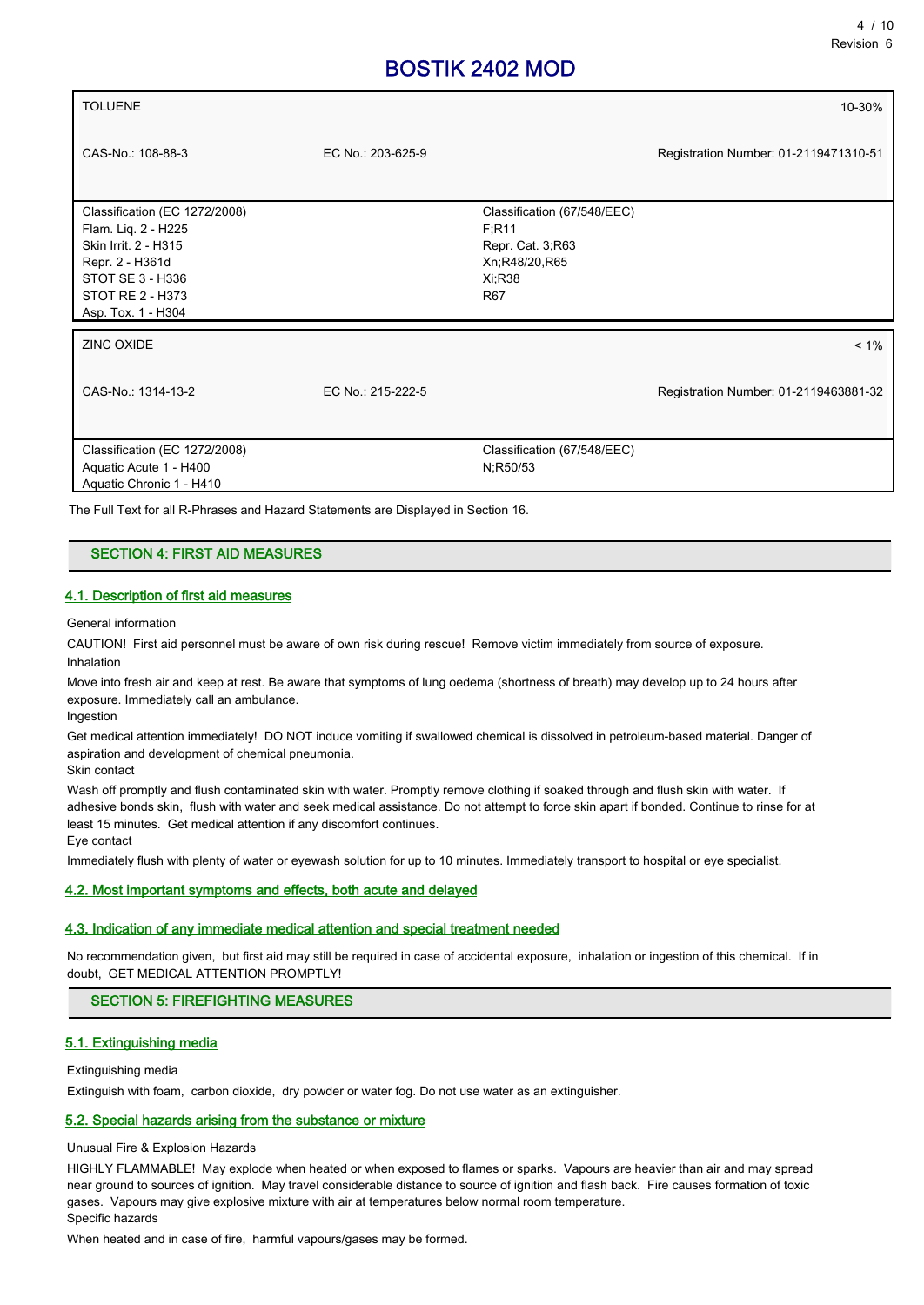## 5.3. Advice for firefighters

#### Special Fire Fighting Procedures

Avoid breathing fire vapours. Keep up-wind to avoid fumes. Fight advanced or massive fires from safe distance or protected location. Be aware of danger of explosion. Keep run-off water out of sewers and water sources. Dike for water control. Protective equipment for fire-fighters

Self contained breathing apparatus and full protective clothing must be worn in case of fire.

## SECTION 6: ACCIDENTAL RELEASE MEASURES

## 6.1. Personal precautions, protective equipment and emergency procedures

Wear protective clothing as described in Section 8 of this safety data sheet. Eye contact MUST be prevented by means of suitable personal protection equipment. Take precautionary measures against static discharges. Do not smoke, use open fire or other sources of ignition. Avoid inhalation of dust and vapours. Provide adequate ventilation. In case of spills, beware of slippery floors and surfaces. Wear self contained breathing apparatus.

## 6.2. Environmental precautions

Do not allow ANY environmental contamination. Contain spillages with sand, earth or any suitable adsorbent material. Do not discharge into drains, water courses or onto the ground.

#### 6.3. Methods and material for containment and cleaning up

Wear necessary protective equipment. Clean-up personnel should use respiratory and/or liquid contact protection. Wash thoroughly after dealing with a spillage. Stop leak if possible without risk. DO NOT touch spilled material! Extinguish all ignition sources. Avoid sparks, flames, heat and smoking. Ventilate. Ensure that waste and contaminated materials are collected and removed from the work area as soon as possible in a suitably labelled container. Ventilate well, stop flow of gas or liquid if possible. Remove ignition sources. Do not allow chemical to enter confined spaces such as sewers due to explosion risk. Sewers designed to preclude formation of explosive concentrations of vapour may be permitted.

#### 6.4. Reference to other sections

Wear protective clothing as described in Section 8 of this safety data sheet.

## SECTION 7: HANDLING AND STORAGE

## 7.1. Precautions for safe handling

Do not handle broken packages without protective equipment. Avoid contact with eyes. Keep away from heat, sparks and open flame. Eliminate all sources of ignition. Risk of vapour concentration on the floor and in low-lying areas. Use explosion proof electric equipment. Contaminated rags and cloths must be put in fireproof containers for disposal. Do not eat, drink or smoke when using the product. Ventilate well, avoid breathing vapours. Use approved respirator if air contamination is above accepted level.

#### 7.2. Conditions for safe storage, including any incompatibilities

Keep away from heat, sparks and open flame. Keep upright. Take precautionary measures against static discharges. Store in tightly closed original container in a dry and cool place.

Storage Class

Flammable liquid storage.

## 7.3. Specific end use(s)

The identified uses for this product are detailed in Section 1.2.

# SECTION 8: EXPOSURE CONTROLS/PERSONAL PROTECTION

## 8.1. Control parameters

| Name              | <b>STD</b> |                | TWA - 8 Hrs      |                | STEL - 15 Min    | <b>Notes</b> |
|-------------------|------------|----------------|------------------|----------------|------------------|--------------|
| <b>I</b> ACETONE  | <b>WEL</b> | 500 ppm        | 1210 mg/m3       | 1500 ppm       | 3620 mg/m3       |              |
| <b>I</b> BUTANONE | <b>WEL</b> | 200<br>ppm(Sk) | 600<br>mg/m3(Sk) | 300<br>ppm(Sk) | 899<br>mg/m3(Sk) |              |
| ICYCLOHEXANE      | <b>WEL</b> | 100 ppm        | 350 mg/m3        | 300 ppm        | 1050 mg/m3       |              |
| <b>IN-HEXANE</b>  | <b>WEL</b> | 20 ppm         | 72 mg/m3         |                |                  |              |
| <b>I</b> TOLUENE  | <b>WEL</b> | 50 ppm(Sk)     | 191<br>mg/m3(Sk) | 100<br>ppm(Sk) | 384<br>mg/m3(Sk) |              |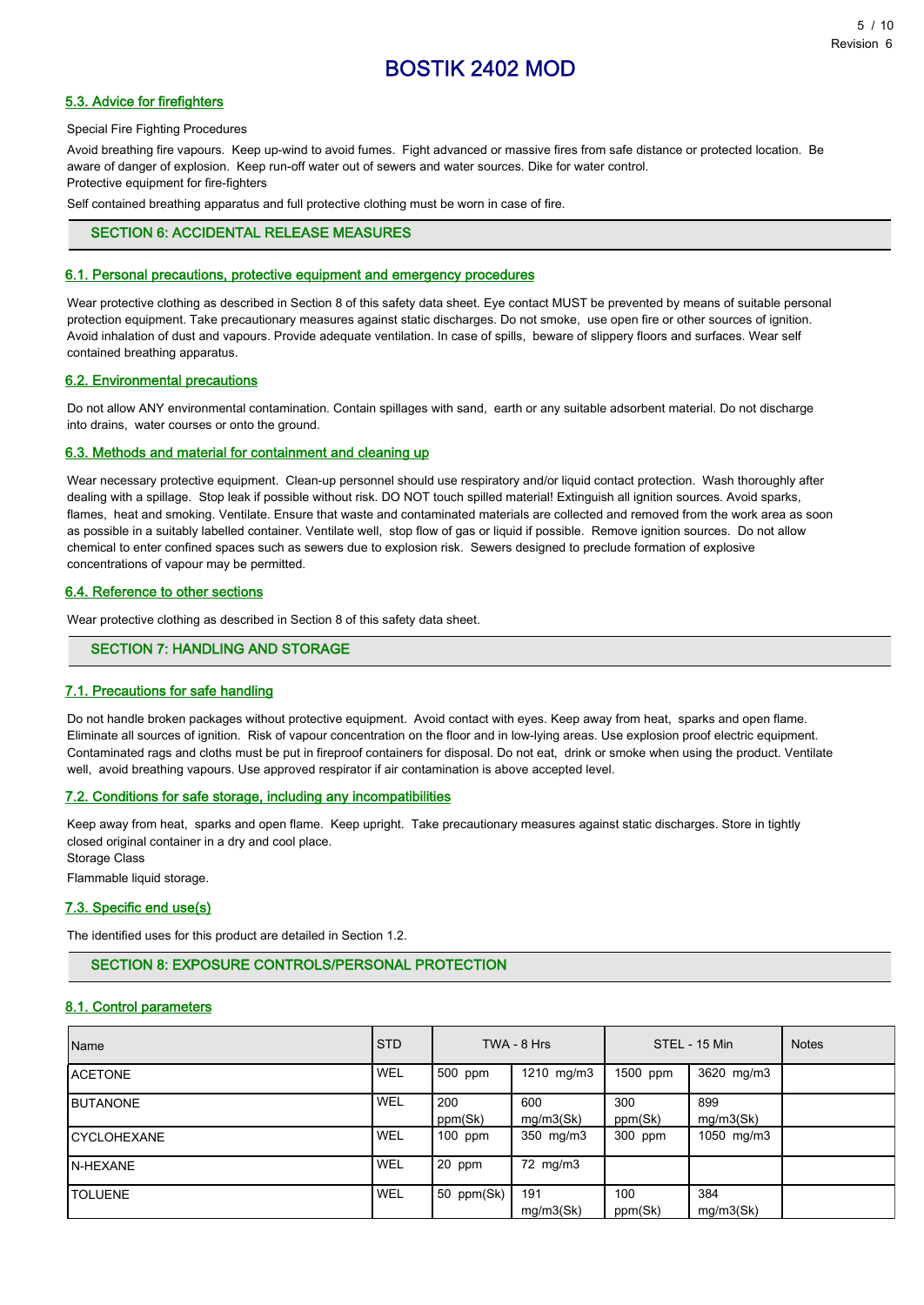WEL = Workplace Exposure Limit.

Ingredient Comments WEL = Workplace Exposure Limits

## 8.2. Exposure controls

Protective equipment



Process conditions

Use engineering controls to reduce air contamination to permissible exposure level.

Engineering measures

Provide adequate ventilation, including appropriate local extraction, to ensure that the defined occupational exposure limit is not exceeded.

Respiratory equipment

If ventilation is insufficient, suitable respiratory protection must be provided. Check that mask fits tight and change filter regularly. Chemical respirator with organic vapour cartridge.

Hand protection

Barrier cream applied before work may make it easier to clean the skin after exposure, but does not prevent absorption through the skin. Protective gloves should be used if there is a risk of direct contact or splash. Viton rubber (fluor rubber). Eye protection

Wear splash-proof eye goggles to prevent any possibility of eye contact.

Other Protection

Wear appropriate clothing to prevent any possibility of liquid contact and repeated or prolonged vapour contact.

Hygiene measures

Wash hands at the end of each work shift and before eating, smoking and using the toilet. Use appropriate skin cream to prevent drying of skin.

Skin protection

Wear apron or protective clothing in case of splashes.

# SECTION 9: PHYSICAL AND CHEMICAL PROPERTIES

## 9.1. Information on basic physical and chemical properties

| Light viscous liquid. |
|-----------------------|
| Amber.                |
| Solvent.              |
| Immiscible with water |
| 0.85                  |
| - 18 CC (Closed cup). |
|                       |

## 9.2. Other information

# SECTION 10: STABILITY AND REACTIVITY

## 10.1. Reactivity

## 10.2. Chemical stability

Avoid Contact with acids. Contact with peroxides. Contact with alkalis. Contact with combustibles. Stable under normal temperature conditions and recommended use.

#### 10.3. Possibility of hazardous reactions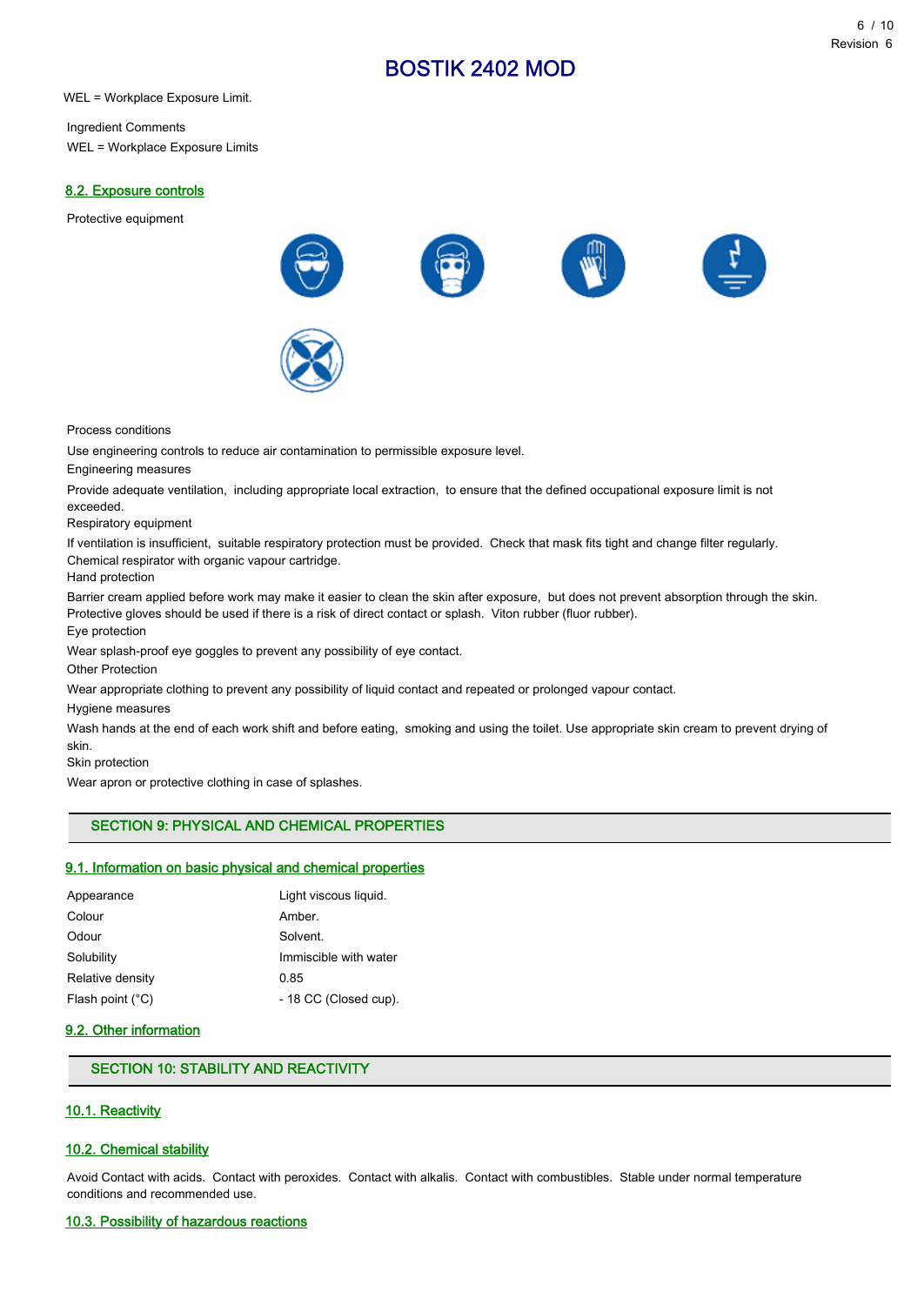## 10.4. Conditions to avoid

Avoid heat, flames and other sources of ignition.

## 10.5. Incompatible materials

## 10.6. Hazardous decomposition products

Fire or high temperatures create: Toxic gases/vapours/fumes of: Carbon monoxide (CO). Carbon dioxide (CO2).

## SECTION 11: TOXICOLOGICAL INFORMATION

## 11.1. Information on toxicological effects

General information Known or suspected teratogen.

Inhalation

Vapour may irritate respiratory system or lungs. May cause nausea and vomiting Anaesthetic in high concentrations. Unconsciousness, possibly death.

Ingestion Ingestion of material may cause nausea and vomitting

Skin contact

May be absorbed through the skin. Product has a defatting effect on skin. Prolonged contact may cause dryness of the skin.

Eye contact

May cause severe irritation to eyes. Contact with the eyes may cause physical damage

Route of entry Inhalation. Skin absorption. Ingestion. Skin and/or eye contact.

Medical Symptoms High concentrations of vapours may irritate respiratory system and lead to headache, fatigue, nausea and vomiting. Medical Considerations Chronic respiratory and obstructive airway diseases. Skin disorders and allergies. History of smoking.

# SECTION 12: ECOLOGICAL INFORMATION

**Ecotoxicity** 

Dangerous for the environment: May cause long-term adverse effects in the aquatic environment.

## 12.1. Toxicity

No data available

## 12.2. Persistence and degradability

Degradability No data available.

## 12.3. Bioaccumulative potential

Bioaccumulative potential No data available on bioaccumulation.

## 12.4. Mobility in soil

Mobility: Semi-mobile.

# 12.5. Results of PBT and vPvB assessment

No data available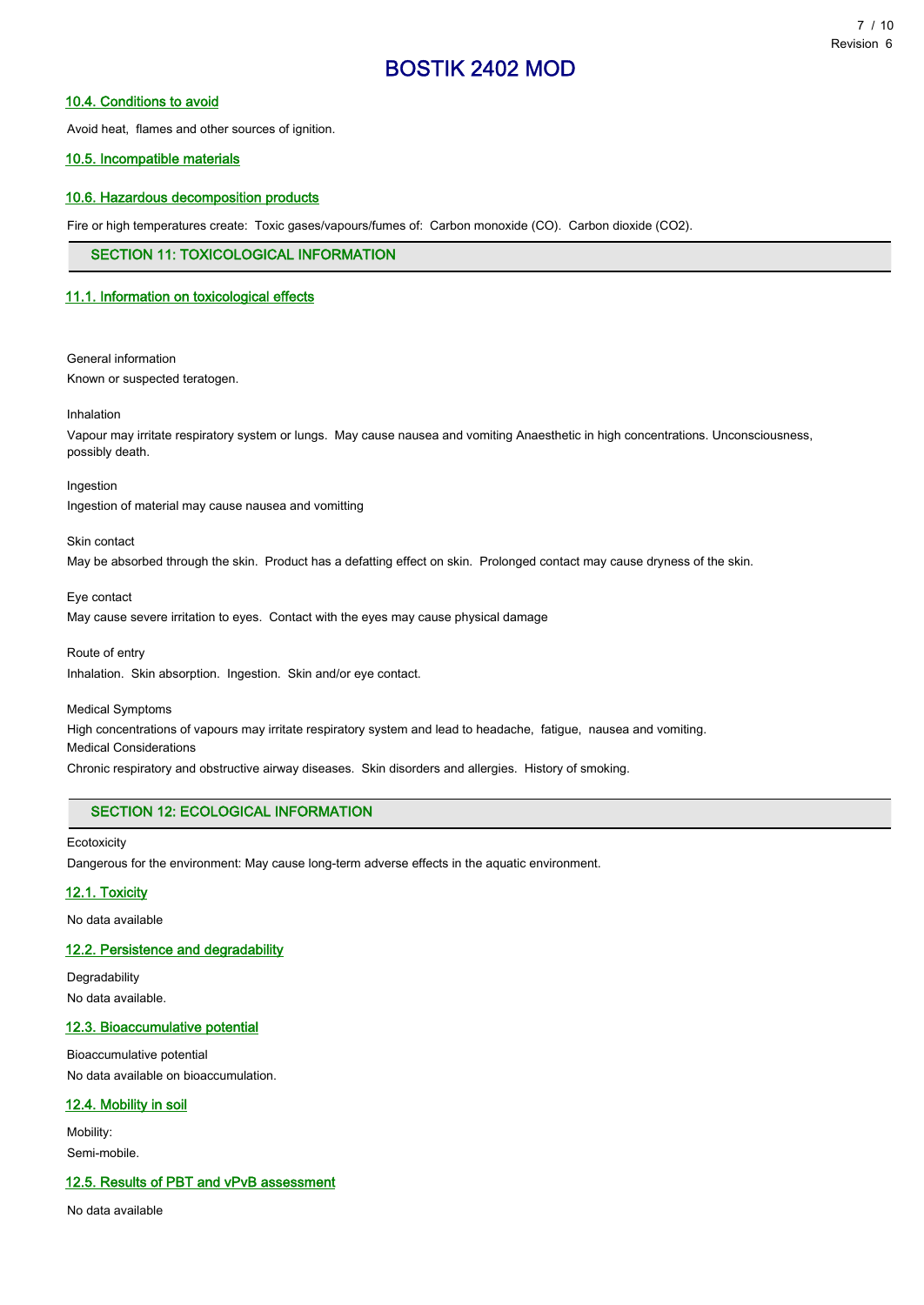# 12.6. Other adverse effects

Not available.

# SECTION 13: DISPOSAL CONSIDERATIONS

#### General information

This material is classified as special waste as defined by Special Waste Regulations 1996 and must be disposed of by an authorised contractor

# 13.1. Waste treatment methods

Waste Class

Classified as Special Waste. Not permitted for landfill in liquid state.

| <b>SECTION 14: TRANSPORT INFORMATION</b> |  |
|------------------------------------------|--|
|                                          |  |

# 14.1. UN number

| UN No. (ADR/RID/ADN) | 1133 |
|----------------------|------|
| UN No. (IMDG)        | 1133 |
| UN No. (ICAO)        | 1133 |

# 14.2. UN proper shipping name

Proper Shipping Name ADHESIVES (NAPHTHA (PETROLEUM), HYDRODESULFURIZED LIGHT, DEAROMATIZED; <0.1% BENZENE)

## 14.3. Transport hazard class(es)

| <b>ADR/RID/ADN Class</b> | 3                           |
|--------------------------|-----------------------------|
| <b>ADR/RID/ADN Class</b> | Class 3: Flammable liquids. |
| ADR Label No.            | 3                           |
| <b>IMDG Class</b>        | 3                           |
| ICAO Class/Division      | 3                           |
| <b>Transport Labels</b>  |                             |



#### 14.4. Packing group

| ADR/RID/ADN Packing group | ш |
|---------------------------|---|
| <b>IMDG Packing group</b> | ш |
| ICAO Packing group        | ш |

## 14.5. Environmental hazards

Environmentally Hazardous Substance/Marine Pollutant

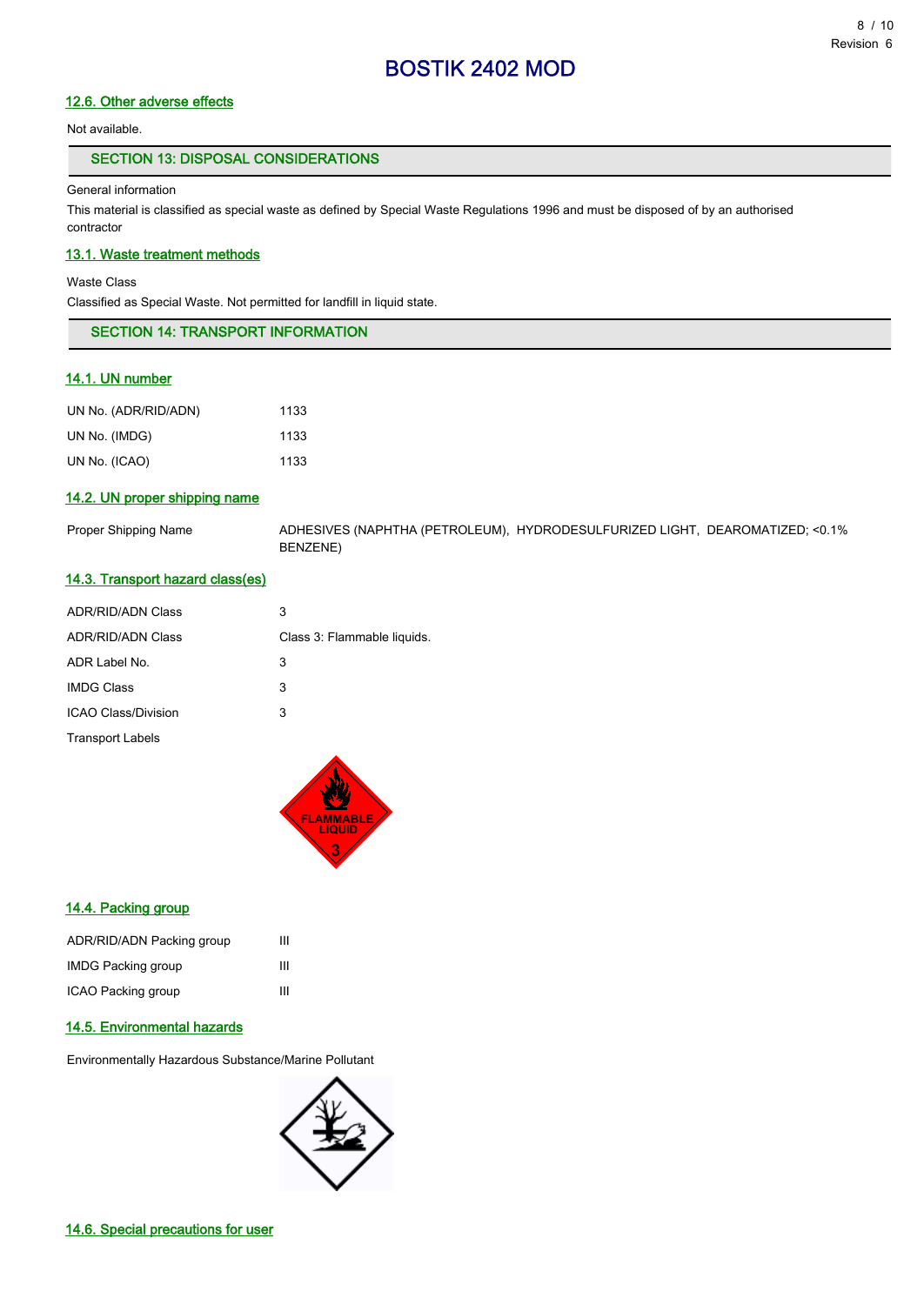| EMS                            | $F-E. S-D$  |
|--------------------------------|-------------|
| Emergency Action Code          | $\cdot$ 3YE |
| Hazard No. (ADR)               | 33          |
| <b>Tunnel Restriction Code</b> | (D/E)       |

## 14.7. Transport in bulk according to Annex II of MARPOL73/78 and the IBC Code

# SECTION 15: REGULATORY INFORMATION

## 15.1. Safety, health and environmental regulations/legislation specific for the substance or mixture

Statutory Instruments

The Chemicals (Hazard Information and Packaging for Supply) Regulations 2009 (S.I 2009 No. 716). Control of Substances Hazardous to Health.

Approved Code Of Practice

Classification and Labelling of Substances and Preparations Dangerous for Supply.

Guidance Notes

CHIP for everyone HSG(108). Workplace Exposure Limits EH40.

EU Legislation

Dangerous Substance Directive 67/548/EEC. Dangerous Preparations Directive 1999/45/EC. Regulation (EC) No 1272/2008 of the European Parliament and of the Council of 16 December 2008 on classification, labelling and packaging of substances and mixtures, amending and repealing Directives 67/548/EEC and 1999/45/EC, and amending Regulation (EC) No 1907/2006 with amendments. Regulation (EC) No 1907/2006 of the European Parliament and of the Council of 18 December 2006 concerning the Registration, Evaluation, Authorisation and Restriction of Chemicals (REACH), establishing a European Chemicals Agency, amending Directive 1999/45/EC and repealing Council Regulation (EEC) No 793/93 and Commission Regulation (EC) No 1488/94 as well as Council Directive 76/769/EEC and Commission Directives 91/155/EEC, 93/67/EEC, 93/105/EC and 2000/21/EC, including amendments.

## 15.2. Chemical Safety Assessment

## SECTION 16: OTHER INFORMATION

General information

This product should be used as directed by Bostik Ltd. For further information consult the product data sheet or contact Technical Services. Information Sources

This safety data sheet was compiled using current safety information supplied by distributor of raw materials.

Revision Comments

NOTE: Lines within the margin indicate significant changes from the previous revision. This safety data sheet supersedes all previous issues and users are cautioned to ensure that it is current. Destroy all previous data sheets and if in doubt contact Bostik Limited.

| <b>Issued By</b>     | Approved LJ                                                                                      |
|----------------------|--------------------------------------------------------------------------------------------------|
| <b>Revision Date</b> | October 2013                                                                                     |
| Revision             | 6                                                                                                |
| Date                 | October 2005                                                                                     |
| Risk Phrases In Full |                                                                                                  |
| R48/20               | Harmful: danger of serious damage to health by prolonged exposure through inhalation.            |
| R65                  | Harmful: may cause lung damage if swallowed.                                                     |
| R <sub>11</sub>      | Highly flammable                                                                                 |
| R36/38               | Irritating to eyes and skin.                                                                     |
| R36                  | Irritating to eyes.                                                                              |
| R38                  | Irritating to skin.                                                                              |
| R43                  | May cause sensitisation by skin contact.                                                         |
| R63                  | Possible risk of harm to the unborn child.                                                       |
| R62                  | Possible risk of impaired fertility.                                                             |
| R66                  | Repeated exposure may cause skin dryness or cracking.                                            |
| R51/53               | Toxic to aquatic organisms, may cause long-term adverse effects in the aquatic environment.      |
| R67                  | Vapours may cause drowsiness and dizziness.                                                      |
| R50/53               | Very toxic to aquatic organisms, may cause long-term adverse effects in the aquatic environment. |